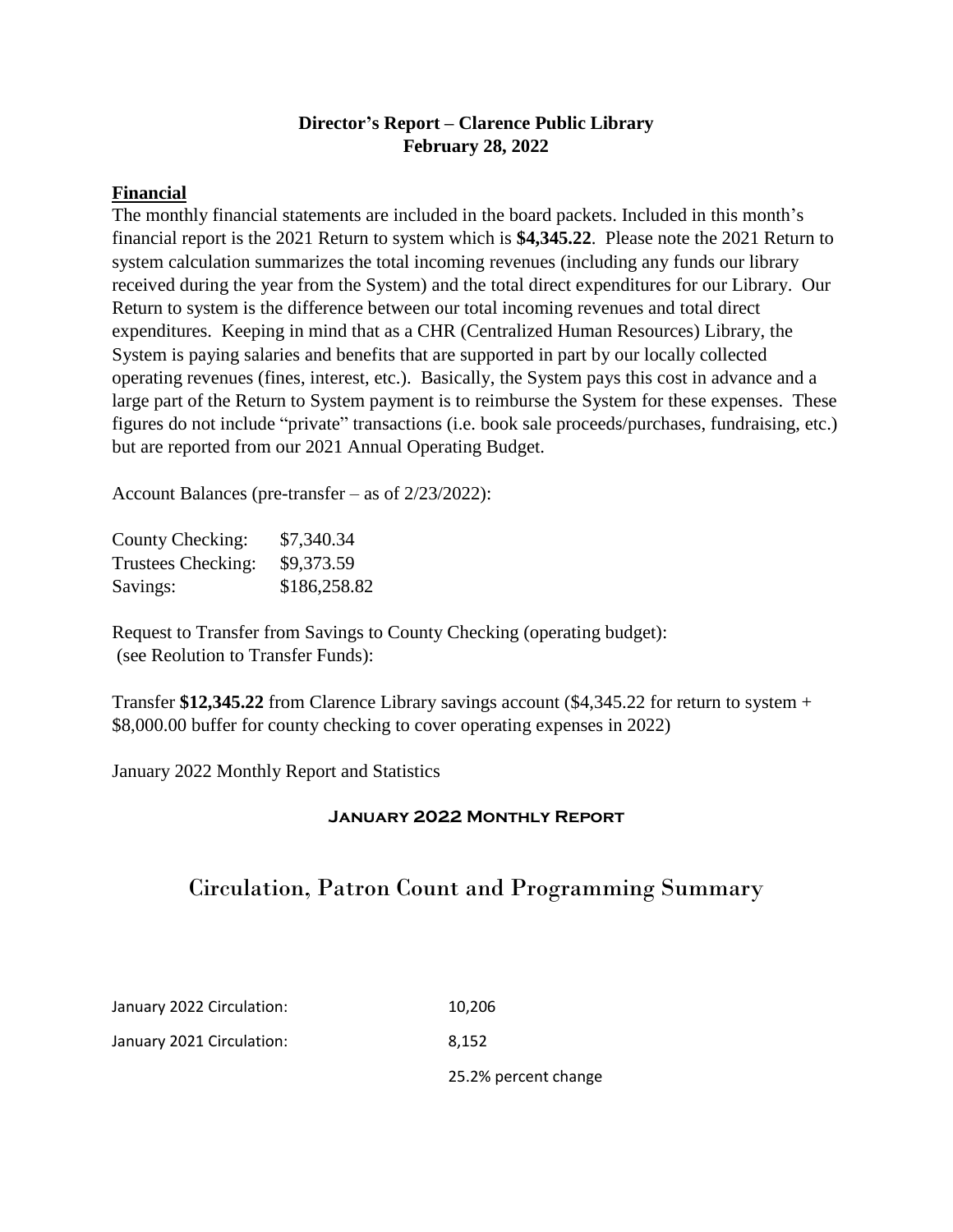Year-to-date is the same as above.

- Maximum circulation this month: 605 on January 3, 2022
- Maximum Circulation this year: 605 on January 3, 2021
- Maximum in 2021: 1,027 on 7/6/2021
- Average Circulation per day in January was 445.
- Clarence was ranked 7th in circulation overall for January 2022.
- Clarence was ranked 5th in circulation overall for January 2021.

2022 Circulation Pie Chart

Library Visits

| January 2022 Visitor Count | 4.670                |
|----------------------------|----------------------|
| January 2021 Visitor Count | 2.342                |
|                            | 99.4% percent change |

Year-to-date is the same as above

- Maximum Visitor Count: 271
- Maximum in one day in January 2022: 271
- Maximum recorded in 2021 was 164 on 1/29/2021
- The average visits per day in January 2022 was 197.
- Clarence was ranked 7th for Library Visits in January 2022.
- Clarence was ranked  $10^{th}$  for Library Visits in January 2021.

Public Access Computer Sessions

| January 2022 | 383               |
|--------------|-------------------|
| January 2021 | 161               |
|              | 4.27.01.1.1.1.1.1 |

137.9%percent change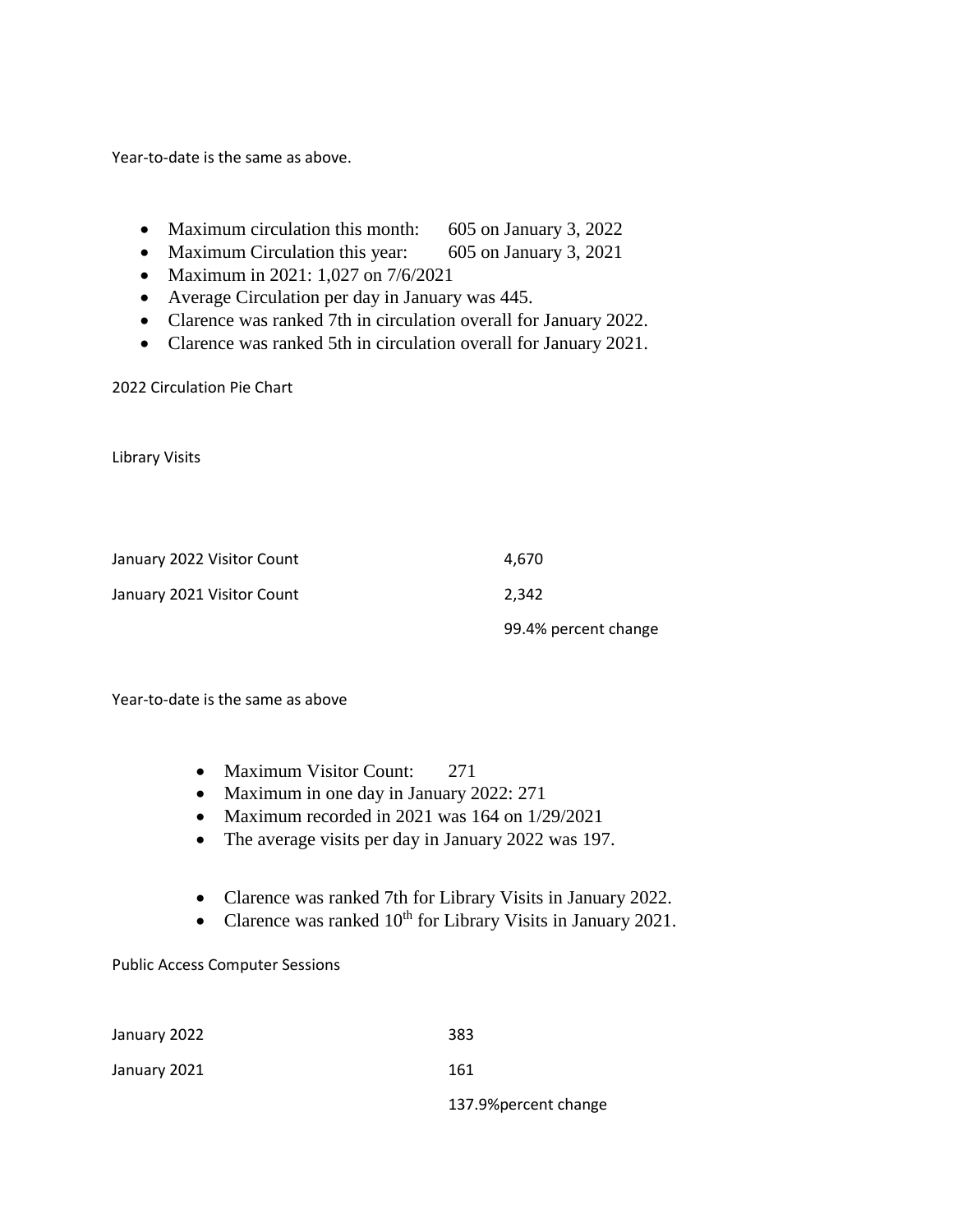Year to date is the same as above.

WIFI

| January 2021 | 1,058                |
|--------------|----------------------|
| January 2020 | 531                  |
|              | 99.2% percent change |

Year-to-date same as above.

Clarence Public Library Programming

#### **January 2022**

| In Library programs:   | Programs | Attendance |
|------------------------|----------|------------|
| For children 5 & under |          | 37         |
| For children 6-12      |          |            |
| For teens              |          | 24         |
| Intergenerational      |          | 11         |
| For Adults             |          | 66         |

The Children's 6-12 program is Read Down Your Fines.

| In Library One-on-One Programs: | Programs | Attendance |
|---------------------------------|----------|------------|
| For children 5 & under          | 11       | 11         |
| For children 6-12               | 12       | 12         |
| For teens                       |          |            |
| Intergenerational               |          |            |
| For Adults                      |          |            |

Children ages 6-12 includes Paws for Love-10 participants

Passive/Self-Directed Programs: Programs Attendance

| For children 5 & under |  |
|------------------------|--|
| For children 6-12      |  |
| For teens              |  |
| Intergenerational      |  |
| For Adults             |  |

Game use – passive program

Meeting Room Use: 4 (non-library sponsored meetings)